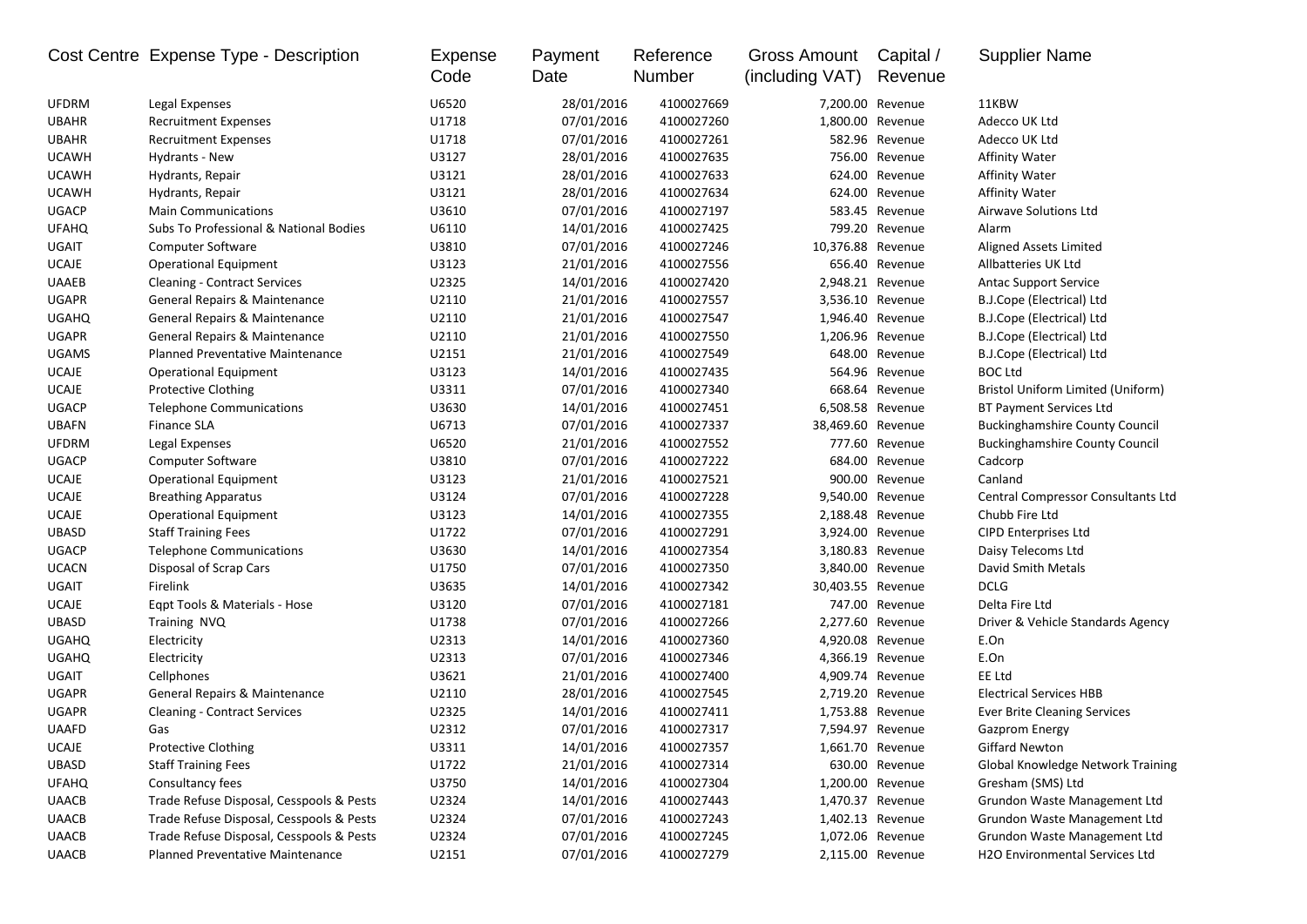| CFA.16.PRI<br><b>Construction Other</b><br>C27000<br>28/01/2016<br>4100027649<br>35,016.56 Capital<br>Hag Shutters & Grilles Ltd<br>CFA.16.PRI<br>C27000<br><b>Construction Other</b><br>28/01/2016<br>4100027662<br>3,890.72 Capital<br>Hag Shutters & Grilles Ltd<br><b>UCASR</b><br>U6711<br>14/01/2016<br>4100027359<br>6,628.00 Revenue<br>Hampshire Fire & Rescue Service<br>Dog Handling Costs<br><b>UBAFN</b><br><b>Employment Agency Payments</b><br>U3770<br>07/01/2016<br>4100027232<br>Hays Specialist Recruitment Ltd<br>1,848.00 Revenue<br>U3770<br><b>UBAFN</b><br>07/01/2016<br>4100027334<br>1,386.00 Revenue<br>Hays Specialist Recruitment Ltd<br><b>Employment Agency Payments</b><br>U3815<br>630.50 Revenue<br><b>UAAFD</b><br><b>Computer Maintenance</b><br>14/01/2016<br>4100027450<br>Inenco Group Limited<br>U2151<br><b>UAACB</b><br>Planned Preventative Maintenance<br>07/01/2016<br>4100027233<br>3,140.40 Revenue<br><b>Instant Doors</b><br><b>UGAPR</b><br>U2110<br>644.40 Revenue<br>General Repairs & Maintenance<br>14/01/2016<br>4100027390<br><b>Instant Doors</b><br>CFA.16.WIN<br>C27000<br>07/01/2016<br>4100027323<br>10,359.60 Capital<br><b>Construction Other</b><br>Jet Contruction (MK) Ltd<br>U1730<br>07/01/2016<br>2,100.00 Revenue<br><b>UBADR</b><br><b>Driver Training</b><br>4100027287<br>JLD Driver Training Limited<br><b>UFADC</b><br>U5517<br>28/01/2016<br>680.40 Revenue<br><b>Statutory Publication Costs</b><br>4100027551<br>Johnston Publishing Ltd<br><b>UFAHQ</b><br>U6710<br>14/01/2016<br>1,000.00 Revenue<br>Other Expenses<br>4100027377<br>Karenanne Knight Illustration<br>U2114<br>14/01/2016<br>4100027432<br>1,764.84 Revenue<br><b>UGAHQ</b><br>Legionella<br>Kee Services Ltd<br>U2114<br>991.16 Revenue<br><b>UAACG</b><br>Legionella<br>14/01/2016<br>4100027437<br>Kee Services Ltd<br><b>UAAFC</b><br>Legionella<br>U2114<br>14/01/2016<br>4100027440<br>974.11 Revenue<br>Kee Services Ltd<br><b>UAAFB</b><br>Legionella<br>U2114<br>14/01/2016<br>4100027431<br>840.34 Revenue<br>Kee Services Ltd<br>UGAFL<br>U4382<br>07/01/2016<br>4100027319<br>15,913.87 Revenue<br><b>Contracted Maintenance</b><br>Lex Autolease Ltd<br><b>UBAHR</b><br>U5110<br>21/01/2016<br>4100027555<br>1,134.07 Revenue<br><b>Printing Stationery</b><br>Lyreco UK Limited<br>U5110<br>21/01/2016<br>4100027524<br><b>UCAAS</b><br><b>Printing Stationery</b><br>653.14 Revenue<br>Lyreco UK Limited<br>CFA.16.WIN<br>Purchase of Furniture<br>C13000<br>2,427.54 Capital<br><b>Manton Office Solutions</b><br>07/01/2016<br>4100027293<br>C13000<br>CFA.16.WIN<br>Purchase of Furniture<br>28/01/2016<br>4100027516<br>806.40 Capital<br><b>Manton Office Solutions</b><br><b>UCAJE</b><br>U3123<br>21/01/2016<br>4100027353<br>1,117.49 Revenue<br><b>Operational Equipment</b><br>Medtree<br><b>UCAJE</b><br>U3123<br>14/01/2016<br>4100027380<br>6,260.00 Revenue<br><b>Operational Equipment</b><br>Millennium Business Systems Ltd<br>U3123<br><b>UCAJG</b><br>14/01/2016<br>4100027376<br>1,446.72 Revenue<br><b>Operational Equipment</b><br>Misco<br><b>UCAJE</b><br><b>Protective Clothing</b><br>U3311<br>14/01/2016<br>4100027413<br>700.44 Revenue<br>MSA (Britain) Ltd<br><b>UCAJE</b><br>Uniforms<br>U3310<br>932.40 Revenue<br><b>MWUK T/A Dimensions</b><br>28/01/2016<br>4100027647<br><b>UAAFC</b><br>Planned Preventative Maintenance<br>U2151<br>07/01/2016<br>4100027274<br>2,875.20 Revenue<br>Oak Park Alarms Security Serv Ltd<br>U3539<br><b>UGAPR</b><br>07/01/2016<br>4100027253<br>3,840.00 Revenue<br>Oakleaf Technical Service Ltd<br><b>Property Management Consultant</b><br><b>UBADR</b><br>U1730<br>07/01/2016<br>4100027224<br><b>Driver Training</b><br>2,604.00 Revenue<br>Oxfordshire County Council<br><b>UBADR</b><br>U1730<br>28/01/2016<br>4100027381<br>1,948.32 Revenue<br><b>Driver Training</b><br>Oxfordshire County Council<br><b>UBADR</b><br>U1730<br>28/01/2016<br>4100027499<br>956.64 Revenue<br><b>Driver Training</b><br>Oxfordshire County Council<br>UGAFF<br>Diesel Oil - Gas Oil<br>U4320<br>21/01/2016<br>4100027468<br>Pace Fuelcare Ltd<br>2,338.27 Revenue<br>U4320<br>2,060.88 Revenue<br>UGAFF<br>Diesel Oil - Gas Oil<br>07/01/2016<br>4100027216<br>Pace Fuelcare Ltd<br>Diesel Oil - Gas Oil<br>U4320<br>07/01/2016<br>4100027217<br>2,030.88 Revenue<br>UGAFF<br>Pace Fuelcare Ltd<br>UGAFF<br>Diesel Oil - Gas Oil<br>U4320<br>21/01/2016<br>4100027561<br>1,742.90 Revenue<br>Pace Fuelcare Ltd<br>U4320<br><b>UGAFF</b><br>Diesel Oil - Gas Oil<br>07/01/2016<br>4100027214<br>1,710.53 Revenue<br>Pace Fuelcare Ltd<br>UGAFF<br>Diesel Oil - Gas Oil<br>U4320<br>21/01/2016<br>4100027563<br>1,559.82 Revenue<br>Pace Fuelcare Ltd<br>07/01/2016<br>UGAFF<br>Diesel Oil - Gas Oil<br>U4320<br>4100027215<br>1,545.66 Revenue<br>Pace Fuelcare Ltd<br>UGAFF<br>Diesel Oil - Gas Oil<br>U4320<br>21/01/2016<br>1,374.71 Revenue<br>Pace Fuelcare Ltd<br>4100027562<br><b>UBAHR</b><br><b>Occupational Health Nurse Sessions</b><br>U1770<br>21/01/2016<br>4100027523<br>5,967.00 Revenue<br>People Asset Management Ltd<br><b>UBAHR</b><br>Occupational Health Nurse Sessions<br>U1770<br>14/01/2016<br>4100027408<br>3,130.80 Revenue<br>People Asset Management Ltd<br><b>UBAHR</b><br><b>Occupational Health Nurse Sessions</b><br>U1770<br>14/01/2016<br>4100027407<br>579.60 Revenue<br>People Asset Management Ltd<br>579.60 Revenue<br>People Asset Management Ltd |              | Cost Centre Expense Type - Description | Expense<br>Code | Payment<br>Date | Reference<br>Number | Gross Amount<br>(including VAT) | Capital /<br>Revenue | <b>Supplier Name</b> |
|----------------------------------------------------------------------------------------------------------------------------------------------------------------------------------------------------------------------------------------------------------------------------------------------------------------------------------------------------------------------------------------------------------------------------------------------------------------------------------------------------------------------------------------------------------------------------------------------------------------------------------------------------------------------------------------------------------------------------------------------------------------------------------------------------------------------------------------------------------------------------------------------------------------------------------------------------------------------------------------------------------------------------------------------------------------------------------------------------------------------------------------------------------------------------------------------------------------------------------------------------------------------------------------------------------------------------------------------------------------------------------------------------------------------------------------------------------------------------------------------------------------------------------------------------------------------------------------------------------------------------------------------------------------------------------------------------------------------------------------------------------------------------------------------------------------------------------------------------------------------------------------------------------------------------------------------------------------------------------------------------------------------------------------------------------------------------------------------------------------------------------------------------------------------------------------------------------------------------------------------------------------------------------------------------------------------------------------------------------------------------------------------------------------------------------------------------------------------------------------------------------------------------------------------------------------------------------------------------------------------------------------------------------------------------------------------------------------------------------------------------------------------------------------------------------------------------------------------------------------------------------------------------------------------------------------------------------------------------------------------------------------------------------------------------------------------------------------------------------------------------------------------------------------------------------------------------------------------------------------------------------------------------------------------------------------------------------------------------------------------------------------------------------------------------------------------------------------------------------------------------------------------------------------------------------------------------------------------------------------------------------------------------------------------------------------------------------------------------------------------------------------------------------------------------------------------------------------------------------------------------------------------------------------------------------------------------------------------------------------------------------------------------------------------------------------------------------------------------------------------------------------------------------------------------------------------------------------------------------------------------------------------------------------------------------------------------------------------------------------------------------------------------------------------------------------------------------------------------------------------------------------------------------------------------------------------------------------------------------------------------------------------------------------------------------------------------------------------------------------------------------------------------------------------------------------------------------------------------------------------------------------------------------------------------------------------------------------------------------------------------------------------------------------------------------------------------------------------------------------------------------------------------------------------------------------------------------------------------------------------------------------------------------------------------------------------------------------------------------------------------------------------------------------------------------------------------------------------------------------------------------------------|--------------|----------------------------------------|-----------------|-----------------|---------------------|---------------------------------|----------------------|----------------------|
|                                                                                                                                                                                                                                                                                                                                                                                                                                                                                                                                                                                                                                                                                                                                                                                                                                                                                                                                                                                                                                                                                                                                                                                                                                                                                                                                                                                                                                                                                                                                                                                                                                                                                                                                                                                                                                                                                                                                                                                                                                                                                                                                                                                                                                                                                                                                                                                                                                                                                                                                                                                                                                                                                                                                                                                                                                                                                                                                                                                                                                                                                                                                                                                                                                                                                                                                                                                                                                                                                                                                                                                                                                                                                                                                                                                                                                                                                                                                                                                                                                                                                                                                                                                                                                                                                                                                                                                                                                                                                                                                                                                                                                                                                                                                                                                                                                                                                                                                                                                                                                                                                                                                                                                                                                                                                                                                                                                                                                                                                                                      |              |                                        |                 |                 |                     |                                 |                      |                      |
|                                                                                                                                                                                                                                                                                                                                                                                                                                                                                                                                                                                                                                                                                                                                                                                                                                                                                                                                                                                                                                                                                                                                                                                                                                                                                                                                                                                                                                                                                                                                                                                                                                                                                                                                                                                                                                                                                                                                                                                                                                                                                                                                                                                                                                                                                                                                                                                                                                                                                                                                                                                                                                                                                                                                                                                                                                                                                                                                                                                                                                                                                                                                                                                                                                                                                                                                                                                                                                                                                                                                                                                                                                                                                                                                                                                                                                                                                                                                                                                                                                                                                                                                                                                                                                                                                                                                                                                                                                                                                                                                                                                                                                                                                                                                                                                                                                                                                                                                                                                                                                                                                                                                                                                                                                                                                                                                                                                                                                                                                                                      |              |                                        |                 |                 |                     |                                 |                      |                      |
|                                                                                                                                                                                                                                                                                                                                                                                                                                                                                                                                                                                                                                                                                                                                                                                                                                                                                                                                                                                                                                                                                                                                                                                                                                                                                                                                                                                                                                                                                                                                                                                                                                                                                                                                                                                                                                                                                                                                                                                                                                                                                                                                                                                                                                                                                                                                                                                                                                                                                                                                                                                                                                                                                                                                                                                                                                                                                                                                                                                                                                                                                                                                                                                                                                                                                                                                                                                                                                                                                                                                                                                                                                                                                                                                                                                                                                                                                                                                                                                                                                                                                                                                                                                                                                                                                                                                                                                                                                                                                                                                                                                                                                                                                                                                                                                                                                                                                                                                                                                                                                                                                                                                                                                                                                                                                                                                                                                                                                                                                                                      |              |                                        |                 |                 |                     |                                 |                      |                      |
|                                                                                                                                                                                                                                                                                                                                                                                                                                                                                                                                                                                                                                                                                                                                                                                                                                                                                                                                                                                                                                                                                                                                                                                                                                                                                                                                                                                                                                                                                                                                                                                                                                                                                                                                                                                                                                                                                                                                                                                                                                                                                                                                                                                                                                                                                                                                                                                                                                                                                                                                                                                                                                                                                                                                                                                                                                                                                                                                                                                                                                                                                                                                                                                                                                                                                                                                                                                                                                                                                                                                                                                                                                                                                                                                                                                                                                                                                                                                                                                                                                                                                                                                                                                                                                                                                                                                                                                                                                                                                                                                                                                                                                                                                                                                                                                                                                                                                                                                                                                                                                                                                                                                                                                                                                                                                                                                                                                                                                                                                                                      |              |                                        |                 |                 |                     |                                 |                      |                      |
|                                                                                                                                                                                                                                                                                                                                                                                                                                                                                                                                                                                                                                                                                                                                                                                                                                                                                                                                                                                                                                                                                                                                                                                                                                                                                                                                                                                                                                                                                                                                                                                                                                                                                                                                                                                                                                                                                                                                                                                                                                                                                                                                                                                                                                                                                                                                                                                                                                                                                                                                                                                                                                                                                                                                                                                                                                                                                                                                                                                                                                                                                                                                                                                                                                                                                                                                                                                                                                                                                                                                                                                                                                                                                                                                                                                                                                                                                                                                                                                                                                                                                                                                                                                                                                                                                                                                                                                                                                                                                                                                                                                                                                                                                                                                                                                                                                                                                                                                                                                                                                                                                                                                                                                                                                                                                                                                                                                                                                                                                                                      |              |                                        |                 |                 |                     |                                 |                      |                      |
|                                                                                                                                                                                                                                                                                                                                                                                                                                                                                                                                                                                                                                                                                                                                                                                                                                                                                                                                                                                                                                                                                                                                                                                                                                                                                                                                                                                                                                                                                                                                                                                                                                                                                                                                                                                                                                                                                                                                                                                                                                                                                                                                                                                                                                                                                                                                                                                                                                                                                                                                                                                                                                                                                                                                                                                                                                                                                                                                                                                                                                                                                                                                                                                                                                                                                                                                                                                                                                                                                                                                                                                                                                                                                                                                                                                                                                                                                                                                                                                                                                                                                                                                                                                                                                                                                                                                                                                                                                                                                                                                                                                                                                                                                                                                                                                                                                                                                                                                                                                                                                                                                                                                                                                                                                                                                                                                                                                                                                                                                                                      |              |                                        |                 |                 |                     |                                 |                      |                      |
|                                                                                                                                                                                                                                                                                                                                                                                                                                                                                                                                                                                                                                                                                                                                                                                                                                                                                                                                                                                                                                                                                                                                                                                                                                                                                                                                                                                                                                                                                                                                                                                                                                                                                                                                                                                                                                                                                                                                                                                                                                                                                                                                                                                                                                                                                                                                                                                                                                                                                                                                                                                                                                                                                                                                                                                                                                                                                                                                                                                                                                                                                                                                                                                                                                                                                                                                                                                                                                                                                                                                                                                                                                                                                                                                                                                                                                                                                                                                                                                                                                                                                                                                                                                                                                                                                                                                                                                                                                                                                                                                                                                                                                                                                                                                                                                                                                                                                                                                                                                                                                                                                                                                                                                                                                                                                                                                                                                                                                                                                                                      |              |                                        |                 |                 |                     |                                 |                      |                      |
|                                                                                                                                                                                                                                                                                                                                                                                                                                                                                                                                                                                                                                                                                                                                                                                                                                                                                                                                                                                                                                                                                                                                                                                                                                                                                                                                                                                                                                                                                                                                                                                                                                                                                                                                                                                                                                                                                                                                                                                                                                                                                                                                                                                                                                                                                                                                                                                                                                                                                                                                                                                                                                                                                                                                                                                                                                                                                                                                                                                                                                                                                                                                                                                                                                                                                                                                                                                                                                                                                                                                                                                                                                                                                                                                                                                                                                                                                                                                                                                                                                                                                                                                                                                                                                                                                                                                                                                                                                                                                                                                                                                                                                                                                                                                                                                                                                                                                                                                                                                                                                                                                                                                                                                                                                                                                                                                                                                                                                                                                                                      |              |                                        |                 |                 |                     |                                 |                      |                      |
|                                                                                                                                                                                                                                                                                                                                                                                                                                                                                                                                                                                                                                                                                                                                                                                                                                                                                                                                                                                                                                                                                                                                                                                                                                                                                                                                                                                                                                                                                                                                                                                                                                                                                                                                                                                                                                                                                                                                                                                                                                                                                                                                                                                                                                                                                                                                                                                                                                                                                                                                                                                                                                                                                                                                                                                                                                                                                                                                                                                                                                                                                                                                                                                                                                                                                                                                                                                                                                                                                                                                                                                                                                                                                                                                                                                                                                                                                                                                                                                                                                                                                                                                                                                                                                                                                                                                                                                                                                                                                                                                                                                                                                                                                                                                                                                                                                                                                                                                                                                                                                                                                                                                                                                                                                                                                                                                                                                                                                                                                                                      |              |                                        |                 |                 |                     |                                 |                      |                      |
|                                                                                                                                                                                                                                                                                                                                                                                                                                                                                                                                                                                                                                                                                                                                                                                                                                                                                                                                                                                                                                                                                                                                                                                                                                                                                                                                                                                                                                                                                                                                                                                                                                                                                                                                                                                                                                                                                                                                                                                                                                                                                                                                                                                                                                                                                                                                                                                                                                                                                                                                                                                                                                                                                                                                                                                                                                                                                                                                                                                                                                                                                                                                                                                                                                                                                                                                                                                                                                                                                                                                                                                                                                                                                                                                                                                                                                                                                                                                                                                                                                                                                                                                                                                                                                                                                                                                                                                                                                                                                                                                                                                                                                                                                                                                                                                                                                                                                                                                                                                                                                                                                                                                                                                                                                                                                                                                                                                                                                                                                                                      |              |                                        |                 |                 |                     |                                 |                      |                      |
|                                                                                                                                                                                                                                                                                                                                                                                                                                                                                                                                                                                                                                                                                                                                                                                                                                                                                                                                                                                                                                                                                                                                                                                                                                                                                                                                                                                                                                                                                                                                                                                                                                                                                                                                                                                                                                                                                                                                                                                                                                                                                                                                                                                                                                                                                                                                                                                                                                                                                                                                                                                                                                                                                                                                                                                                                                                                                                                                                                                                                                                                                                                                                                                                                                                                                                                                                                                                                                                                                                                                                                                                                                                                                                                                                                                                                                                                                                                                                                                                                                                                                                                                                                                                                                                                                                                                                                                                                                                                                                                                                                                                                                                                                                                                                                                                                                                                                                                                                                                                                                                                                                                                                                                                                                                                                                                                                                                                                                                                                                                      |              |                                        |                 |                 |                     |                                 |                      |                      |
|                                                                                                                                                                                                                                                                                                                                                                                                                                                                                                                                                                                                                                                                                                                                                                                                                                                                                                                                                                                                                                                                                                                                                                                                                                                                                                                                                                                                                                                                                                                                                                                                                                                                                                                                                                                                                                                                                                                                                                                                                                                                                                                                                                                                                                                                                                                                                                                                                                                                                                                                                                                                                                                                                                                                                                                                                                                                                                                                                                                                                                                                                                                                                                                                                                                                                                                                                                                                                                                                                                                                                                                                                                                                                                                                                                                                                                                                                                                                                                                                                                                                                                                                                                                                                                                                                                                                                                                                                                                                                                                                                                                                                                                                                                                                                                                                                                                                                                                                                                                                                                                                                                                                                                                                                                                                                                                                                                                                                                                                                                                      |              |                                        |                 |                 |                     |                                 |                      |                      |
|                                                                                                                                                                                                                                                                                                                                                                                                                                                                                                                                                                                                                                                                                                                                                                                                                                                                                                                                                                                                                                                                                                                                                                                                                                                                                                                                                                                                                                                                                                                                                                                                                                                                                                                                                                                                                                                                                                                                                                                                                                                                                                                                                                                                                                                                                                                                                                                                                                                                                                                                                                                                                                                                                                                                                                                                                                                                                                                                                                                                                                                                                                                                                                                                                                                                                                                                                                                                                                                                                                                                                                                                                                                                                                                                                                                                                                                                                                                                                                                                                                                                                                                                                                                                                                                                                                                                                                                                                                                                                                                                                                                                                                                                                                                                                                                                                                                                                                                                                                                                                                                                                                                                                                                                                                                                                                                                                                                                                                                                                                                      |              |                                        |                 |                 |                     |                                 |                      |                      |
|                                                                                                                                                                                                                                                                                                                                                                                                                                                                                                                                                                                                                                                                                                                                                                                                                                                                                                                                                                                                                                                                                                                                                                                                                                                                                                                                                                                                                                                                                                                                                                                                                                                                                                                                                                                                                                                                                                                                                                                                                                                                                                                                                                                                                                                                                                                                                                                                                                                                                                                                                                                                                                                                                                                                                                                                                                                                                                                                                                                                                                                                                                                                                                                                                                                                                                                                                                                                                                                                                                                                                                                                                                                                                                                                                                                                                                                                                                                                                                                                                                                                                                                                                                                                                                                                                                                                                                                                                                                                                                                                                                                                                                                                                                                                                                                                                                                                                                                                                                                                                                                                                                                                                                                                                                                                                                                                                                                                                                                                                                                      |              |                                        |                 |                 |                     |                                 |                      |                      |
|                                                                                                                                                                                                                                                                                                                                                                                                                                                                                                                                                                                                                                                                                                                                                                                                                                                                                                                                                                                                                                                                                                                                                                                                                                                                                                                                                                                                                                                                                                                                                                                                                                                                                                                                                                                                                                                                                                                                                                                                                                                                                                                                                                                                                                                                                                                                                                                                                                                                                                                                                                                                                                                                                                                                                                                                                                                                                                                                                                                                                                                                                                                                                                                                                                                                                                                                                                                                                                                                                                                                                                                                                                                                                                                                                                                                                                                                                                                                                                                                                                                                                                                                                                                                                                                                                                                                                                                                                                                                                                                                                                                                                                                                                                                                                                                                                                                                                                                                                                                                                                                                                                                                                                                                                                                                                                                                                                                                                                                                                                                      |              |                                        |                 |                 |                     |                                 |                      |                      |
|                                                                                                                                                                                                                                                                                                                                                                                                                                                                                                                                                                                                                                                                                                                                                                                                                                                                                                                                                                                                                                                                                                                                                                                                                                                                                                                                                                                                                                                                                                                                                                                                                                                                                                                                                                                                                                                                                                                                                                                                                                                                                                                                                                                                                                                                                                                                                                                                                                                                                                                                                                                                                                                                                                                                                                                                                                                                                                                                                                                                                                                                                                                                                                                                                                                                                                                                                                                                                                                                                                                                                                                                                                                                                                                                                                                                                                                                                                                                                                                                                                                                                                                                                                                                                                                                                                                                                                                                                                                                                                                                                                                                                                                                                                                                                                                                                                                                                                                                                                                                                                                                                                                                                                                                                                                                                                                                                                                                                                                                                                                      |              |                                        |                 |                 |                     |                                 |                      |                      |
|                                                                                                                                                                                                                                                                                                                                                                                                                                                                                                                                                                                                                                                                                                                                                                                                                                                                                                                                                                                                                                                                                                                                                                                                                                                                                                                                                                                                                                                                                                                                                                                                                                                                                                                                                                                                                                                                                                                                                                                                                                                                                                                                                                                                                                                                                                                                                                                                                                                                                                                                                                                                                                                                                                                                                                                                                                                                                                                                                                                                                                                                                                                                                                                                                                                                                                                                                                                                                                                                                                                                                                                                                                                                                                                                                                                                                                                                                                                                                                                                                                                                                                                                                                                                                                                                                                                                                                                                                                                                                                                                                                                                                                                                                                                                                                                                                                                                                                                                                                                                                                                                                                                                                                                                                                                                                                                                                                                                                                                                                                                      |              |                                        |                 |                 |                     |                                 |                      |                      |
|                                                                                                                                                                                                                                                                                                                                                                                                                                                                                                                                                                                                                                                                                                                                                                                                                                                                                                                                                                                                                                                                                                                                                                                                                                                                                                                                                                                                                                                                                                                                                                                                                                                                                                                                                                                                                                                                                                                                                                                                                                                                                                                                                                                                                                                                                                                                                                                                                                                                                                                                                                                                                                                                                                                                                                                                                                                                                                                                                                                                                                                                                                                                                                                                                                                                                                                                                                                                                                                                                                                                                                                                                                                                                                                                                                                                                                                                                                                                                                                                                                                                                                                                                                                                                                                                                                                                                                                                                                                                                                                                                                                                                                                                                                                                                                                                                                                                                                                                                                                                                                                                                                                                                                                                                                                                                                                                                                                                                                                                                                                      |              |                                        |                 |                 |                     |                                 |                      |                      |
|                                                                                                                                                                                                                                                                                                                                                                                                                                                                                                                                                                                                                                                                                                                                                                                                                                                                                                                                                                                                                                                                                                                                                                                                                                                                                                                                                                                                                                                                                                                                                                                                                                                                                                                                                                                                                                                                                                                                                                                                                                                                                                                                                                                                                                                                                                                                                                                                                                                                                                                                                                                                                                                                                                                                                                                                                                                                                                                                                                                                                                                                                                                                                                                                                                                                                                                                                                                                                                                                                                                                                                                                                                                                                                                                                                                                                                                                                                                                                                                                                                                                                                                                                                                                                                                                                                                                                                                                                                                                                                                                                                                                                                                                                                                                                                                                                                                                                                                                                                                                                                                                                                                                                                                                                                                                                                                                                                                                                                                                                                                      |              |                                        |                 |                 |                     |                                 |                      |                      |
|                                                                                                                                                                                                                                                                                                                                                                                                                                                                                                                                                                                                                                                                                                                                                                                                                                                                                                                                                                                                                                                                                                                                                                                                                                                                                                                                                                                                                                                                                                                                                                                                                                                                                                                                                                                                                                                                                                                                                                                                                                                                                                                                                                                                                                                                                                                                                                                                                                                                                                                                                                                                                                                                                                                                                                                                                                                                                                                                                                                                                                                                                                                                                                                                                                                                                                                                                                                                                                                                                                                                                                                                                                                                                                                                                                                                                                                                                                                                                                                                                                                                                                                                                                                                                                                                                                                                                                                                                                                                                                                                                                                                                                                                                                                                                                                                                                                                                                                                                                                                                                                                                                                                                                                                                                                                                                                                                                                                                                                                                                                      |              |                                        |                 |                 |                     |                                 |                      |                      |
|                                                                                                                                                                                                                                                                                                                                                                                                                                                                                                                                                                                                                                                                                                                                                                                                                                                                                                                                                                                                                                                                                                                                                                                                                                                                                                                                                                                                                                                                                                                                                                                                                                                                                                                                                                                                                                                                                                                                                                                                                                                                                                                                                                                                                                                                                                                                                                                                                                                                                                                                                                                                                                                                                                                                                                                                                                                                                                                                                                                                                                                                                                                                                                                                                                                                                                                                                                                                                                                                                                                                                                                                                                                                                                                                                                                                                                                                                                                                                                                                                                                                                                                                                                                                                                                                                                                                                                                                                                                                                                                                                                                                                                                                                                                                                                                                                                                                                                                                                                                                                                                                                                                                                                                                                                                                                                                                                                                                                                                                                                                      |              |                                        |                 |                 |                     |                                 |                      |                      |
|                                                                                                                                                                                                                                                                                                                                                                                                                                                                                                                                                                                                                                                                                                                                                                                                                                                                                                                                                                                                                                                                                                                                                                                                                                                                                                                                                                                                                                                                                                                                                                                                                                                                                                                                                                                                                                                                                                                                                                                                                                                                                                                                                                                                                                                                                                                                                                                                                                                                                                                                                                                                                                                                                                                                                                                                                                                                                                                                                                                                                                                                                                                                                                                                                                                                                                                                                                                                                                                                                                                                                                                                                                                                                                                                                                                                                                                                                                                                                                                                                                                                                                                                                                                                                                                                                                                                                                                                                                                                                                                                                                                                                                                                                                                                                                                                                                                                                                                                                                                                                                                                                                                                                                                                                                                                                                                                                                                                                                                                                                                      |              |                                        |                 |                 |                     |                                 |                      |                      |
|                                                                                                                                                                                                                                                                                                                                                                                                                                                                                                                                                                                                                                                                                                                                                                                                                                                                                                                                                                                                                                                                                                                                                                                                                                                                                                                                                                                                                                                                                                                                                                                                                                                                                                                                                                                                                                                                                                                                                                                                                                                                                                                                                                                                                                                                                                                                                                                                                                                                                                                                                                                                                                                                                                                                                                                                                                                                                                                                                                                                                                                                                                                                                                                                                                                                                                                                                                                                                                                                                                                                                                                                                                                                                                                                                                                                                                                                                                                                                                                                                                                                                                                                                                                                                                                                                                                                                                                                                                                                                                                                                                                                                                                                                                                                                                                                                                                                                                                                                                                                                                                                                                                                                                                                                                                                                                                                                                                                                                                                                                                      |              |                                        |                 |                 |                     |                                 |                      |                      |
|                                                                                                                                                                                                                                                                                                                                                                                                                                                                                                                                                                                                                                                                                                                                                                                                                                                                                                                                                                                                                                                                                                                                                                                                                                                                                                                                                                                                                                                                                                                                                                                                                                                                                                                                                                                                                                                                                                                                                                                                                                                                                                                                                                                                                                                                                                                                                                                                                                                                                                                                                                                                                                                                                                                                                                                                                                                                                                                                                                                                                                                                                                                                                                                                                                                                                                                                                                                                                                                                                                                                                                                                                                                                                                                                                                                                                                                                                                                                                                                                                                                                                                                                                                                                                                                                                                                                                                                                                                                                                                                                                                                                                                                                                                                                                                                                                                                                                                                                                                                                                                                                                                                                                                                                                                                                                                                                                                                                                                                                                                                      |              |                                        |                 |                 |                     |                                 |                      |                      |
|                                                                                                                                                                                                                                                                                                                                                                                                                                                                                                                                                                                                                                                                                                                                                                                                                                                                                                                                                                                                                                                                                                                                                                                                                                                                                                                                                                                                                                                                                                                                                                                                                                                                                                                                                                                                                                                                                                                                                                                                                                                                                                                                                                                                                                                                                                                                                                                                                                                                                                                                                                                                                                                                                                                                                                                                                                                                                                                                                                                                                                                                                                                                                                                                                                                                                                                                                                                                                                                                                                                                                                                                                                                                                                                                                                                                                                                                                                                                                                                                                                                                                                                                                                                                                                                                                                                                                                                                                                                                                                                                                                                                                                                                                                                                                                                                                                                                                                                                                                                                                                                                                                                                                                                                                                                                                                                                                                                                                                                                                                                      |              |                                        |                 |                 |                     |                                 |                      |                      |
|                                                                                                                                                                                                                                                                                                                                                                                                                                                                                                                                                                                                                                                                                                                                                                                                                                                                                                                                                                                                                                                                                                                                                                                                                                                                                                                                                                                                                                                                                                                                                                                                                                                                                                                                                                                                                                                                                                                                                                                                                                                                                                                                                                                                                                                                                                                                                                                                                                                                                                                                                                                                                                                                                                                                                                                                                                                                                                                                                                                                                                                                                                                                                                                                                                                                                                                                                                                                                                                                                                                                                                                                                                                                                                                                                                                                                                                                                                                                                                                                                                                                                                                                                                                                                                                                                                                                                                                                                                                                                                                                                                                                                                                                                                                                                                                                                                                                                                                                                                                                                                                                                                                                                                                                                                                                                                                                                                                                                                                                                                                      |              |                                        |                 |                 |                     |                                 |                      |                      |
|                                                                                                                                                                                                                                                                                                                                                                                                                                                                                                                                                                                                                                                                                                                                                                                                                                                                                                                                                                                                                                                                                                                                                                                                                                                                                                                                                                                                                                                                                                                                                                                                                                                                                                                                                                                                                                                                                                                                                                                                                                                                                                                                                                                                                                                                                                                                                                                                                                                                                                                                                                                                                                                                                                                                                                                                                                                                                                                                                                                                                                                                                                                                                                                                                                                                                                                                                                                                                                                                                                                                                                                                                                                                                                                                                                                                                                                                                                                                                                                                                                                                                                                                                                                                                                                                                                                                                                                                                                                                                                                                                                                                                                                                                                                                                                                                                                                                                                                                                                                                                                                                                                                                                                                                                                                                                                                                                                                                                                                                                                                      |              |                                        |                 |                 |                     |                                 |                      |                      |
|                                                                                                                                                                                                                                                                                                                                                                                                                                                                                                                                                                                                                                                                                                                                                                                                                                                                                                                                                                                                                                                                                                                                                                                                                                                                                                                                                                                                                                                                                                                                                                                                                                                                                                                                                                                                                                                                                                                                                                                                                                                                                                                                                                                                                                                                                                                                                                                                                                                                                                                                                                                                                                                                                                                                                                                                                                                                                                                                                                                                                                                                                                                                                                                                                                                                                                                                                                                                                                                                                                                                                                                                                                                                                                                                                                                                                                                                                                                                                                                                                                                                                                                                                                                                                                                                                                                                                                                                                                                                                                                                                                                                                                                                                                                                                                                                                                                                                                                                                                                                                                                                                                                                                                                                                                                                                                                                                                                                                                                                                                                      |              |                                        |                 |                 |                     |                                 |                      |                      |
|                                                                                                                                                                                                                                                                                                                                                                                                                                                                                                                                                                                                                                                                                                                                                                                                                                                                                                                                                                                                                                                                                                                                                                                                                                                                                                                                                                                                                                                                                                                                                                                                                                                                                                                                                                                                                                                                                                                                                                                                                                                                                                                                                                                                                                                                                                                                                                                                                                                                                                                                                                                                                                                                                                                                                                                                                                                                                                                                                                                                                                                                                                                                                                                                                                                                                                                                                                                                                                                                                                                                                                                                                                                                                                                                                                                                                                                                                                                                                                                                                                                                                                                                                                                                                                                                                                                                                                                                                                                                                                                                                                                                                                                                                                                                                                                                                                                                                                                                                                                                                                                                                                                                                                                                                                                                                                                                                                                                                                                                                                                      |              |                                        |                 |                 |                     |                                 |                      |                      |
|                                                                                                                                                                                                                                                                                                                                                                                                                                                                                                                                                                                                                                                                                                                                                                                                                                                                                                                                                                                                                                                                                                                                                                                                                                                                                                                                                                                                                                                                                                                                                                                                                                                                                                                                                                                                                                                                                                                                                                                                                                                                                                                                                                                                                                                                                                                                                                                                                                                                                                                                                                                                                                                                                                                                                                                                                                                                                                                                                                                                                                                                                                                                                                                                                                                                                                                                                                                                                                                                                                                                                                                                                                                                                                                                                                                                                                                                                                                                                                                                                                                                                                                                                                                                                                                                                                                                                                                                                                                                                                                                                                                                                                                                                                                                                                                                                                                                                                                                                                                                                                                                                                                                                                                                                                                                                                                                                                                                                                                                                                                      |              |                                        |                 |                 |                     |                                 |                      |                      |
|                                                                                                                                                                                                                                                                                                                                                                                                                                                                                                                                                                                                                                                                                                                                                                                                                                                                                                                                                                                                                                                                                                                                                                                                                                                                                                                                                                                                                                                                                                                                                                                                                                                                                                                                                                                                                                                                                                                                                                                                                                                                                                                                                                                                                                                                                                                                                                                                                                                                                                                                                                                                                                                                                                                                                                                                                                                                                                                                                                                                                                                                                                                                                                                                                                                                                                                                                                                                                                                                                                                                                                                                                                                                                                                                                                                                                                                                                                                                                                                                                                                                                                                                                                                                                                                                                                                                                                                                                                                                                                                                                                                                                                                                                                                                                                                                                                                                                                                                                                                                                                                                                                                                                                                                                                                                                                                                                                                                                                                                                                                      |              |                                        |                 |                 |                     |                                 |                      |                      |
|                                                                                                                                                                                                                                                                                                                                                                                                                                                                                                                                                                                                                                                                                                                                                                                                                                                                                                                                                                                                                                                                                                                                                                                                                                                                                                                                                                                                                                                                                                                                                                                                                                                                                                                                                                                                                                                                                                                                                                                                                                                                                                                                                                                                                                                                                                                                                                                                                                                                                                                                                                                                                                                                                                                                                                                                                                                                                                                                                                                                                                                                                                                                                                                                                                                                                                                                                                                                                                                                                                                                                                                                                                                                                                                                                                                                                                                                                                                                                                                                                                                                                                                                                                                                                                                                                                                                                                                                                                                                                                                                                                                                                                                                                                                                                                                                                                                                                                                                                                                                                                                                                                                                                                                                                                                                                                                                                                                                                                                                                                                      |              |                                        |                 |                 |                     |                                 |                      |                      |
|                                                                                                                                                                                                                                                                                                                                                                                                                                                                                                                                                                                                                                                                                                                                                                                                                                                                                                                                                                                                                                                                                                                                                                                                                                                                                                                                                                                                                                                                                                                                                                                                                                                                                                                                                                                                                                                                                                                                                                                                                                                                                                                                                                                                                                                                                                                                                                                                                                                                                                                                                                                                                                                                                                                                                                                                                                                                                                                                                                                                                                                                                                                                                                                                                                                                                                                                                                                                                                                                                                                                                                                                                                                                                                                                                                                                                                                                                                                                                                                                                                                                                                                                                                                                                                                                                                                                                                                                                                                                                                                                                                                                                                                                                                                                                                                                                                                                                                                                                                                                                                                                                                                                                                                                                                                                                                                                                                                                                                                                                                                      |              |                                        |                 |                 |                     |                                 |                      |                      |
|                                                                                                                                                                                                                                                                                                                                                                                                                                                                                                                                                                                                                                                                                                                                                                                                                                                                                                                                                                                                                                                                                                                                                                                                                                                                                                                                                                                                                                                                                                                                                                                                                                                                                                                                                                                                                                                                                                                                                                                                                                                                                                                                                                                                                                                                                                                                                                                                                                                                                                                                                                                                                                                                                                                                                                                                                                                                                                                                                                                                                                                                                                                                                                                                                                                                                                                                                                                                                                                                                                                                                                                                                                                                                                                                                                                                                                                                                                                                                                                                                                                                                                                                                                                                                                                                                                                                                                                                                                                                                                                                                                                                                                                                                                                                                                                                                                                                                                                                                                                                                                                                                                                                                                                                                                                                                                                                                                                                                                                                                                                      |              |                                        |                 |                 |                     |                                 |                      |                      |
|                                                                                                                                                                                                                                                                                                                                                                                                                                                                                                                                                                                                                                                                                                                                                                                                                                                                                                                                                                                                                                                                                                                                                                                                                                                                                                                                                                                                                                                                                                                                                                                                                                                                                                                                                                                                                                                                                                                                                                                                                                                                                                                                                                                                                                                                                                                                                                                                                                                                                                                                                                                                                                                                                                                                                                                                                                                                                                                                                                                                                                                                                                                                                                                                                                                                                                                                                                                                                                                                                                                                                                                                                                                                                                                                                                                                                                                                                                                                                                                                                                                                                                                                                                                                                                                                                                                                                                                                                                                                                                                                                                                                                                                                                                                                                                                                                                                                                                                                                                                                                                                                                                                                                                                                                                                                                                                                                                                                                                                                                                                      |              |                                        |                 |                 |                     |                                 |                      |                      |
|                                                                                                                                                                                                                                                                                                                                                                                                                                                                                                                                                                                                                                                                                                                                                                                                                                                                                                                                                                                                                                                                                                                                                                                                                                                                                                                                                                                                                                                                                                                                                                                                                                                                                                                                                                                                                                                                                                                                                                                                                                                                                                                                                                                                                                                                                                                                                                                                                                                                                                                                                                                                                                                                                                                                                                                                                                                                                                                                                                                                                                                                                                                                                                                                                                                                                                                                                                                                                                                                                                                                                                                                                                                                                                                                                                                                                                                                                                                                                                                                                                                                                                                                                                                                                                                                                                                                                                                                                                                                                                                                                                                                                                                                                                                                                                                                                                                                                                                                                                                                                                                                                                                                                                                                                                                                                                                                                                                                                                                                                                                      |              |                                        |                 |                 |                     |                                 |                      |                      |
|                                                                                                                                                                                                                                                                                                                                                                                                                                                                                                                                                                                                                                                                                                                                                                                                                                                                                                                                                                                                                                                                                                                                                                                                                                                                                                                                                                                                                                                                                                                                                                                                                                                                                                                                                                                                                                                                                                                                                                                                                                                                                                                                                                                                                                                                                                                                                                                                                                                                                                                                                                                                                                                                                                                                                                                                                                                                                                                                                                                                                                                                                                                                                                                                                                                                                                                                                                                                                                                                                                                                                                                                                                                                                                                                                                                                                                                                                                                                                                                                                                                                                                                                                                                                                                                                                                                                                                                                                                                                                                                                                                                                                                                                                                                                                                                                                                                                                                                                                                                                                                                                                                                                                                                                                                                                                                                                                                                                                                                                                                                      |              |                                        |                 |                 |                     |                                 |                      |                      |
|                                                                                                                                                                                                                                                                                                                                                                                                                                                                                                                                                                                                                                                                                                                                                                                                                                                                                                                                                                                                                                                                                                                                                                                                                                                                                                                                                                                                                                                                                                                                                                                                                                                                                                                                                                                                                                                                                                                                                                                                                                                                                                                                                                                                                                                                                                                                                                                                                                                                                                                                                                                                                                                                                                                                                                                                                                                                                                                                                                                                                                                                                                                                                                                                                                                                                                                                                                                                                                                                                                                                                                                                                                                                                                                                                                                                                                                                                                                                                                                                                                                                                                                                                                                                                                                                                                                                                                                                                                                                                                                                                                                                                                                                                                                                                                                                                                                                                                                                                                                                                                                                                                                                                                                                                                                                                                                                                                                                                                                                                                                      |              |                                        |                 |                 |                     |                                 |                      |                      |
|                                                                                                                                                                                                                                                                                                                                                                                                                                                                                                                                                                                                                                                                                                                                                                                                                                                                                                                                                                                                                                                                                                                                                                                                                                                                                                                                                                                                                                                                                                                                                                                                                                                                                                                                                                                                                                                                                                                                                                                                                                                                                                                                                                                                                                                                                                                                                                                                                                                                                                                                                                                                                                                                                                                                                                                                                                                                                                                                                                                                                                                                                                                                                                                                                                                                                                                                                                                                                                                                                                                                                                                                                                                                                                                                                                                                                                                                                                                                                                                                                                                                                                                                                                                                                                                                                                                                                                                                                                                                                                                                                                                                                                                                                                                                                                                                                                                                                                                                                                                                                                                                                                                                                                                                                                                                                                                                                                                                                                                                                                                      |              |                                        |                 |                 |                     |                                 |                      |                      |
|                                                                                                                                                                                                                                                                                                                                                                                                                                                                                                                                                                                                                                                                                                                                                                                                                                                                                                                                                                                                                                                                                                                                                                                                                                                                                                                                                                                                                                                                                                                                                                                                                                                                                                                                                                                                                                                                                                                                                                                                                                                                                                                                                                                                                                                                                                                                                                                                                                                                                                                                                                                                                                                                                                                                                                                                                                                                                                                                                                                                                                                                                                                                                                                                                                                                                                                                                                                                                                                                                                                                                                                                                                                                                                                                                                                                                                                                                                                                                                                                                                                                                                                                                                                                                                                                                                                                                                                                                                                                                                                                                                                                                                                                                                                                                                                                                                                                                                                                                                                                                                                                                                                                                                                                                                                                                                                                                                                                                                                                                                                      |              |                                        |                 |                 |                     |                                 |                      |                      |
|                                                                                                                                                                                                                                                                                                                                                                                                                                                                                                                                                                                                                                                                                                                                                                                                                                                                                                                                                                                                                                                                                                                                                                                                                                                                                                                                                                                                                                                                                                                                                                                                                                                                                                                                                                                                                                                                                                                                                                                                                                                                                                                                                                                                                                                                                                                                                                                                                                                                                                                                                                                                                                                                                                                                                                                                                                                                                                                                                                                                                                                                                                                                                                                                                                                                                                                                                                                                                                                                                                                                                                                                                                                                                                                                                                                                                                                                                                                                                                                                                                                                                                                                                                                                                                                                                                                                                                                                                                                                                                                                                                                                                                                                                                                                                                                                                                                                                                                                                                                                                                                                                                                                                                                                                                                                                                                                                                                                                                                                                                                      |              |                                        |                 |                 |                     |                                 |                      |                      |
|                                                                                                                                                                                                                                                                                                                                                                                                                                                                                                                                                                                                                                                                                                                                                                                                                                                                                                                                                                                                                                                                                                                                                                                                                                                                                                                                                                                                                                                                                                                                                                                                                                                                                                                                                                                                                                                                                                                                                                                                                                                                                                                                                                                                                                                                                                                                                                                                                                                                                                                                                                                                                                                                                                                                                                                                                                                                                                                                                                                                                                                                                                                                                                                                                                                                                                                                                                                                                                                                                                                                                                                                                                                                                                                                                                                                                                                                                                                                                                                                                                                                                                                                                                                                                                                                                                                                                                                                                                                                                                                                                                                                                                                                                                                                                                                                                                                                                                                                                                                                                                                                                                                                                                                                                                                                                                                                                                                                                                                                                                                      |              |                                        |                 |                 |                     |                                 |                      |                      |
|                                                                                                                                                                                                                                                                                                                                                                                                                                                                                                                                                                                                                                                                                                                                                                                                                                                                                                                                                                                                                                                                                                                                                                                                                                                                                                                                                                                                                                                                                                                                                                                                                                                                                                                                                                                                                                                                                                                                                                                                                                                                                                                                                                                                                                                                                                                                                                                                                                                                                                                                                                                                                                                                                                                                                                                                                                                                                                                                                                                                                                                                                                                                                                                                                                                                                                                                                                                                                                                                                                                                                                                                                                                                                                                                                                                                                                                                                                                                                                                                                                                                                                                                                                                                                                                                                                                                                                                                                                                                                                                                                                                                                                                                                                                                                                                                                                                                                                                                                                                                                                                                                                                                                                                                                                                                                                                                                                                                                                                                                                                      | <b>UBAHR</b> | Occupational Health Nurse Sessions     | U1770           | 07/01/2016      | 4100027313          |                                 |                      |                      |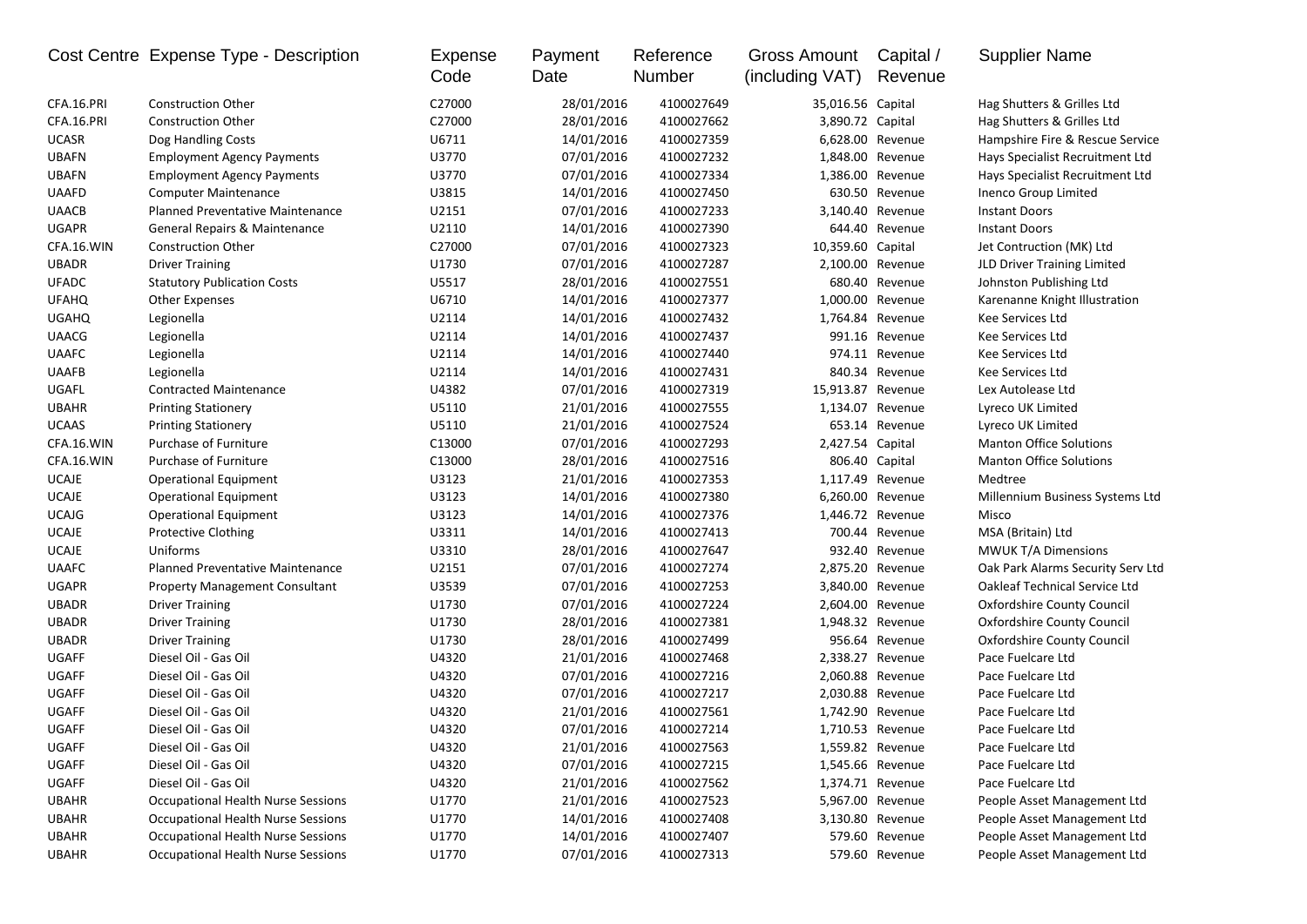|              | Cost Centre Expense Type - Description   | Expense<br>Code | Payment<br>Date | Reference<br>Number | Gross Amount<br>(including VAT) | Capital /<br>Revenue | <b>Supplier Name</b>                 |
|--------------|------------------------------------------|-----------------|-----------------|---------------------|---------------------------------|----------------------|--------------------------------------|
| <b>UGAPR</b> | <b>Property Management Consultant</b>    | U3539           | 14/01/2016      | 4100027421          |                                 | 2,280.00 Revenue     | Performance Monitoring Systems Ltd   |
| <b>UTHHA</b> | Spares for Red Fleet                     | U4372           | 14/01/2016      | 4100027309          |                                 | 962.64 Revenue       | Peter Bassett Ltd                    |
| <b>UBASD</b> | <b>Course Catering Costs</b>             | U3270           | 07/01/2016      | 4100027267          |                                 | 592.80 Revenue       | Posh Nosh                            |
| <b>UCAJE</b> | <b>Protective Clothing</b>               | U3311           | 28/01/2016      | 4100027527          |                                 | 630.00 Revenue       | Protective Masks Direct Ltd          |
| CFA.16.PRI   | <b>Construction Other</b>                | C27000          | 14/01/2016      | 4100027448          | 2,160.00 Capital                |                      | <b>Richard Cross General Builder</b> |
| CFA.16.PRI   | <b>Construction Other</b>                | C27000          | 14/01/2016      | 4100027449          | 1,704.00 Capital                |                      | Richard Cross General Builder        |
| CFA.16.WIN   | <b>Construction Other</b>                | C27000          | 14/01/2016      | 4100027445          |                                 | 795.60 Capital       | <b>Richard Cross General Builder</b> |
| <b>UTHHA</b> | Spares for Red Fleet                     | U4372           | 07/01/2016      | 4100027226          |                                 | 2,376.97 Revenue     | Rosenbauer UK Plc                    |
| <b>UCMMA</b> | Agency Services - Payments to Other LA   | U6020           | 14/01/2016      | 4100027415          | 177,312.06 Revenue              |                      | Royal Berkshire Fire Authority       |
| <b>UCMMA</b> | Agency Services - Payments to Other LA   | U6020           | 14/01/2016      | 4100027414          | 133,879.49 Revenue              |                      | Royal Berkshire Fire Authority       |
| <b>UGAHQ</b> | General Postage                          | U5130           | 07/01/2016      | 4100027299          |                                 | 838.24 Revenue       | Royal Mail Group Ltd                 |
| <b>UTHHA</b> | Trade Refuse Disposal, Cesspools & Pests | U2324           | 07/01/2016      | 4100027303          |                                 | 3,688.80 Revenue     | Safety-Kleen UK Ltd                  |
| <b>UCAJA</b> | Uniforms                                 | U3310           | 28/01/2016      | 4100027657          |                                 | 511.85 Revenue       | Samuel Brothers (St Paul'S) Ltd      |
| <b>UGAUS</b> | Electricity                              | U2313           | 21/01/2016      | 4100027531          |                                 | 1,413.48 Revenue     | Scottish Hydro Elec (Was SSE)        |
| <b>UAAEB</b> | Electricity                              | U2313           | 21/01/2016      | 4100027530          |                                 | 1,379.67 Revenue     | Scottish Hydro Elec (Was SSE)        |
| <b>UAACG</b> | Electricity                              | U2313           | 21/01/2016      | 4100027525          |                                 | 1,264.35 Revenue     | Scottish Hydro Elec (Was SSE)        |
| <b>UAAFC</b> | Electricity                              | U2313           | 21/01/2016      | 4100027537          |                                 | 1,134.67 Revenue     | Scottish Hydro Elec (Was SSE)        |
| <b>UGAMS</b> | Electricity                              | U2313           | 21/01/2016      | 4100027533          |                                 | 1,124.85 Revenue     | Scottish Hydro Elec (Was SSE)        |
| <b>UAACF</b> | Electricity                              | U2313           | 21/01/2016      | 4100027528          |                                 | 1,041.07 Revenue     | Scottish Hydro Elec (Was SSE)        |
| <b>UAACB</b> | Electricity                              | U2313           | 21/01/2016      | 4100027532          |                                 | 949.51 Revenue       | Scottish Hydro Elec (Was SSE)        |
| <b>UAAFB</b> | Electricity                              | U2313           | 21/01/2016      | 4100027538          |                                 | 900.74 Revenue       | Scottish Hydro Elec (Was SSE)        |
| <b>UAACC</b> | Electricity                              | U2313           | 21/01/2016      | 4100027534          |                                 | 872.14 Revenue       | Scottish Hydro Elec (Was SSE)        |
| <b>UAAFE</b> | Electricity                              | U2313           | 21/01/2016      | 4100027536          |                                 | 698.49 Revenue       | Scottish Hydro Elec (Was SSE)        |
| <b>UBAHR</b> | <b>Recruitment Expenses</b>              | U1718           | 07/01/2016      | 4100027277          | 1,147.80 Revenue                |                      | SHL Group Ltd                        |
| <b>UBAHR</b> | <b>Staff Training Fees</b>               | U1722           | 14/01/2016      | 4100027282          | 1,680.00 Revenue                |                      | South East Employers                 |
| <b>UCAJE</b> | <b>Protective Clothing</b>               | U3311           | 07/01/2016      | 4100027208          |                                 | 573.84 Revenue       | Southcombe Bros Ltd                  |
| <b>UTHHA</b> | Spares for Lease Cars                    | U4371           | 07/01/2016      | 4100027331          | 1,105.19 Revenue                |                      | Spraytech                            |
| <b>UTHHA</b> | Spares for Lease Cars                    | U4371           | 07/01/2016      | 4100027332          |                                 | 704.21 Revenue       | Spraytech                            |
| <b>UBASD</b> | <b>Staff Training Fees</b>               | U1722           | 07/01/2016      | 4100027223          |                                 | 5,124.00 Revenue     | Strategic Management Development Ltd |
| <b>UTHHA</b> | Spares for Red Fleet                     | U4372           | 14/01/2016      | 4100027336          |                                 | 5,488.44 Revenue     | Supply + Limited                     |
| CFA.16.ICT   | Purchase of Equipment                    | C15000          | 14/01/2016      | 4100027343          | 3,336.00 Capital                |                      | Systemsup Ltd                        |
| <b>UAACB</b> | <b>Planned Preventative Maintenance</b>  | U2151           | 07/01/2016      | 4100027278          |                                 | 2,669.05 Revenue     | <b>Tencer Limited</b>                |
| <b>UGAHQ</b> | General Repairs & Maintenance            | U2110           | 21/01/2016      | 4100027514          |                                 | 859.80 Revenue       | <b>Tencer Limited</b>                |
| <b>UGAHQ</b> | General Repairs & Maintenance            | U2110           | 21/01/2016      | 4100027515          |                                 | 705.65 Revenue       | <b>Tencer Limited</b>                |
| <b>UGAPR</b> | Legionella                               | U2114           | 14/01/2016      | 4100027423          |                                 | 511.68 Revenue       | <b>Tencer Limited</b>                |
| <b>UGAHQ</b> | <b>Cleaning Materials</b>                | U2321           | 28/01/2016      | 4100027519          |                                 | 557.30 Revenue       | The Consortium                       |
| <b>UBASD</b> | <b>Staff Training Fees</b>               | U1722           | 21/01/2016      | 4100027469          |                                 | 7,675.20 Revenue     | The Fire Service College Limited     |
| <b>UBASD</b> | Fire Service College Fees                | U1728           | 21/01/2016      | 4100027570          |                                 | 3,078.00 Revenue     | The Fire Service College Limited     |
| UBASD        | <b>Staff Training Fees</b>               | U1722           | 21/01/2016      | 4100027569          |                                 | 3,000.00 Revenue     | The Fire Service College Limited     |
| UBASD        | <b>Staff Training Fees</b>               | U1722           | 21/01/2016      | 4100027417          |                                 | 2,520.00 Revenue     | The Fire Service College Limited     |
| <b>UBASD</b> | <b>Staff Training Fees</b>               | U1722           | 28/01/2016      | 4100027596          |                                 | 1,798.80 Revenue     | The Fire Service College Limited     |
| UBASD        | <b>Staff Training Fees</b>               | U1722           | 28/01/2016      | 4100027595          |                                 | 1,550.40 Revenue     | The Fire Service College Limited     |
| UTHHA        | Lubricating Oil                          | U4330           | 21/01/2016      | 4100027327          |                                 | 561.60 Revenue       | Total UK Ltd                         |
|              |                                          |                 |                 |                     |                                 |                      |                                      |